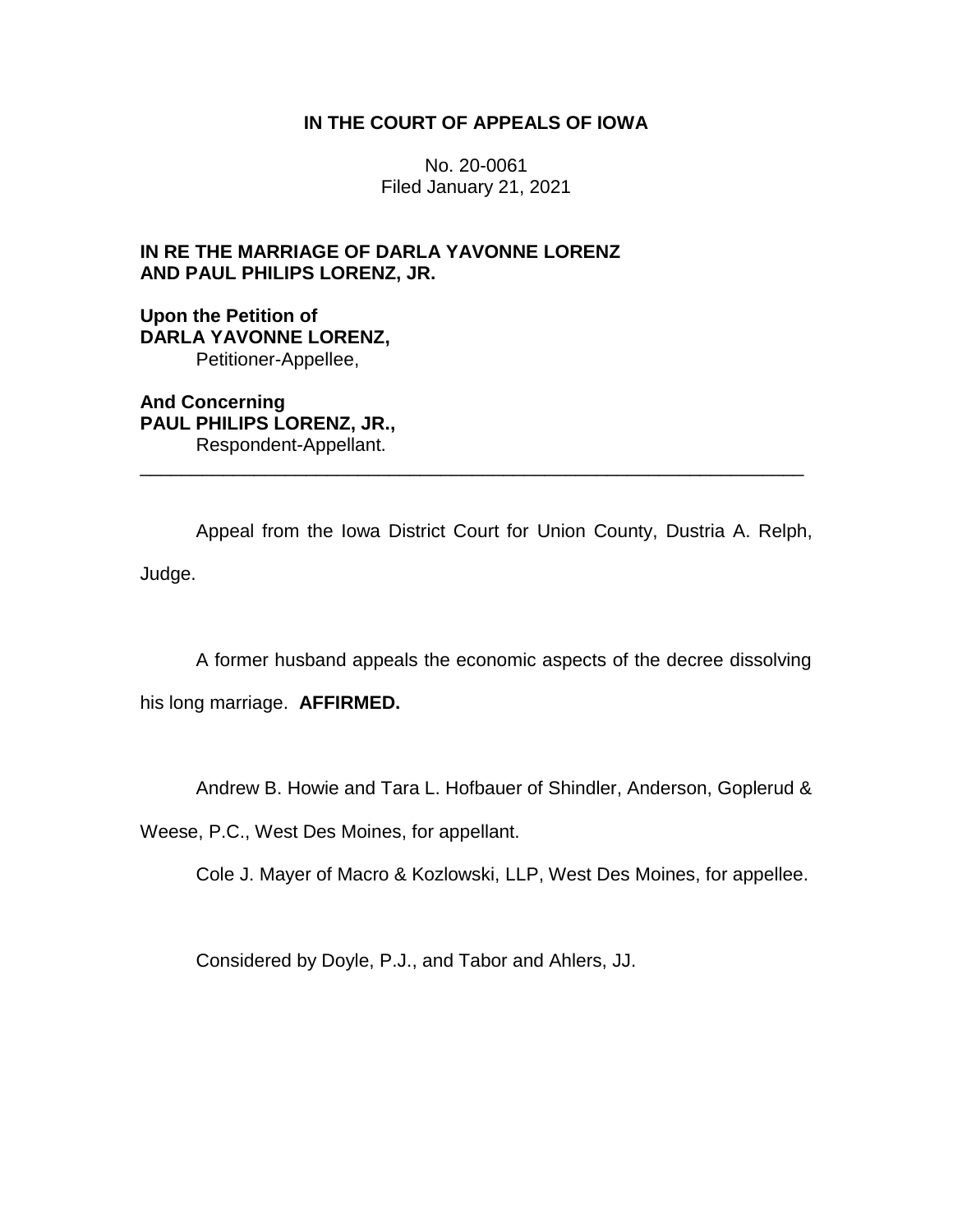### **TABOR, Judge.**

 $\overline{a}$ 

Paul and Darla Lorenz divorced after being married for twenty-four years. Paul now challenges the spousal support and property division in the decree dissolving their marriage. Darla defends the decree and seeks appellate attorney fees. Finding the spousal-support award and asset distribution were both fair, given the length of the marriage and the spouses' respective contributions, we affirm. Because she successfully defended the decree on appeal, we award the attorney fees requested by Darla.

### **I. Facts and Prior Proceedings**

Paul and Darla married in 1995. Paul used his degree in economics and finance to pursue a career as a loan officer.<sup>1</sup> Darla had a high school diploma and about eighteen hours of credit from the American Institute of Business. Early in the marriage, she worked full time as a bookkeeper.

Three years after their wedding, Paul and Darla had a son, P.L. The couple agreed Darla would stay at home with P.L. in his "beginning years." When P.L. experienced developmental delays, Darla decided not to rejoin the workforce so she could "help him get through things." In elementary school, P.L. was diagnosed on the autism spectrum. Darla devoted much of her time lining up services for P.L.'s special needs.<sup>2</sup> Because of Darla's investment of time and energy, P.L.

2

<sup>&</sup>lt;sup>1</sup> At the time of trial, Paul earned \$65,040 in wages, with a total compensation and benefits package of \$83,116 from PCSB Bank. In 2015, Paul left his job at First National Bank and took the position at PCSB for a "substantially lower salary." <sup>2</sup> During P.L.'s school years, Darla did hold several part-time jobs but never earned more than \$15,000 per year.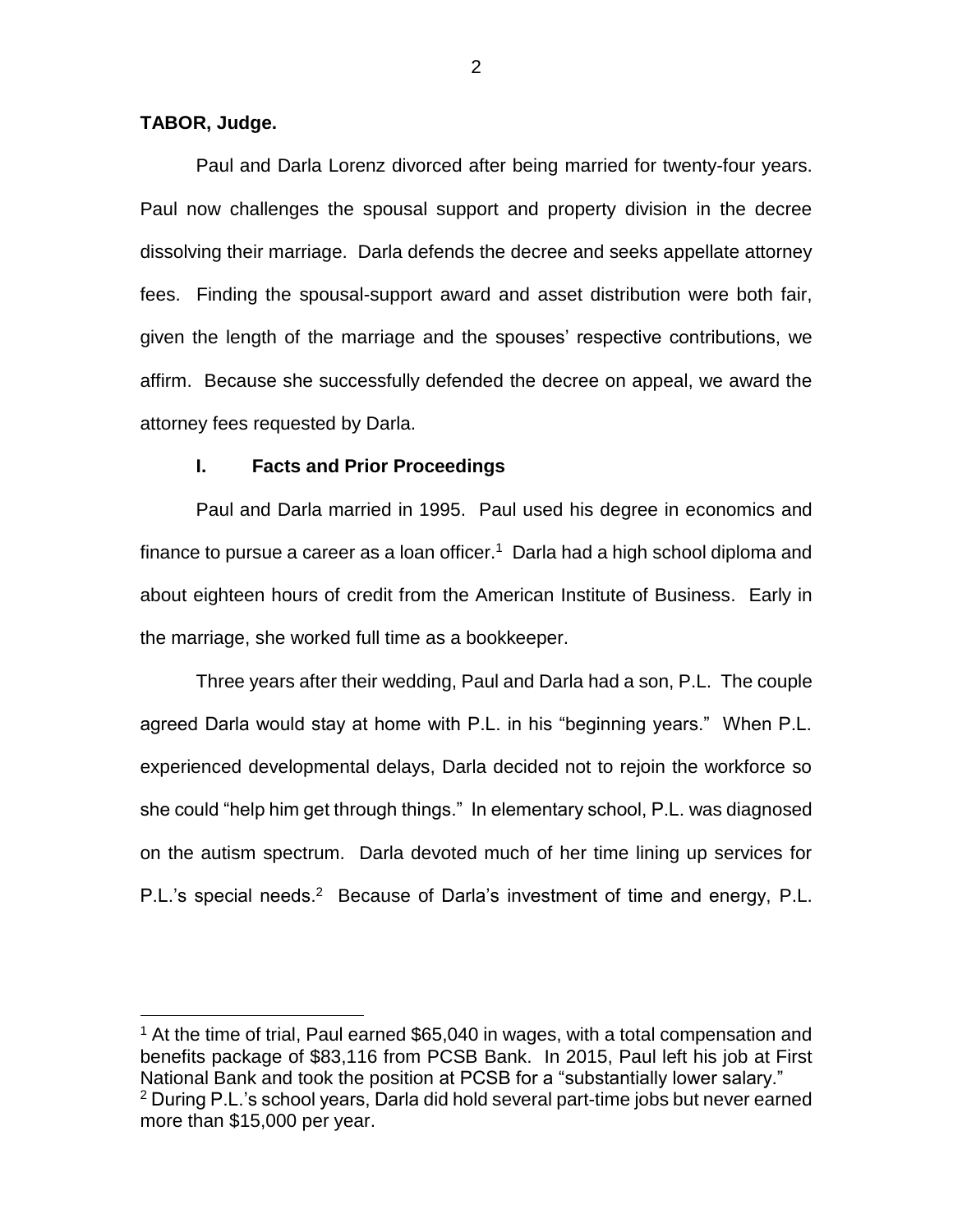earned high grades in high school. By trial, P.L. was twenty-one years old and attending community college. He lived with Darla in an apartment.

Paul had a different take on Darla's decision not to work outside the home. He insisted, "It was my impression that we weren't going down to a one-income situation after my son was going to school." Paul contended the financial pressure pushed him to moonlight by marketing college football tickets online. He testified: "[T]hat's why I felt like the supplemental income from selling tickets on a small degree was actually helping the family a little bit because I couldn't count on whatever she was going to possibly do for income."

That ticket-selling venture was a sore point during the marriage. The district court described Paul's scheme:

Though Darla was aware that Paul had been selling tickets since 2008, she appeared to have very little knowledge of the extent of the business until she discovered in 2018 that Paul had accumulated \$75,000 in credit card debt related to purchasing tickets. Darla was extremely upset when she became aware of the credit card debt and insisted that Paul pay it off. Paul unilaterally decided to withdraw \$90,000 from the 401(k) that he accumulated entirely during the marriage in February 2019. \$75,000 of that went to pay off the credit card debt. Paul testified that the remaining \$15,000 was to be set aside for tax consequences related to the withdrawal.

That same month, Darla petitioned to dissolve the marriage. At the time of the October trial, Paul was fifty-four and Darla was fifty-seven years old. Paul had some minor medical issues, including high blood pressure, high cholesterol, and gout. Darla was in good health. Since the parties separated, Darla secured a fulltime office job for the local school district for thirteen dollars per hour, but she resigned because she found the working conditions stressful. At the time of trial, she was working twenty hours per week at ten dollars per hour for a grocery store.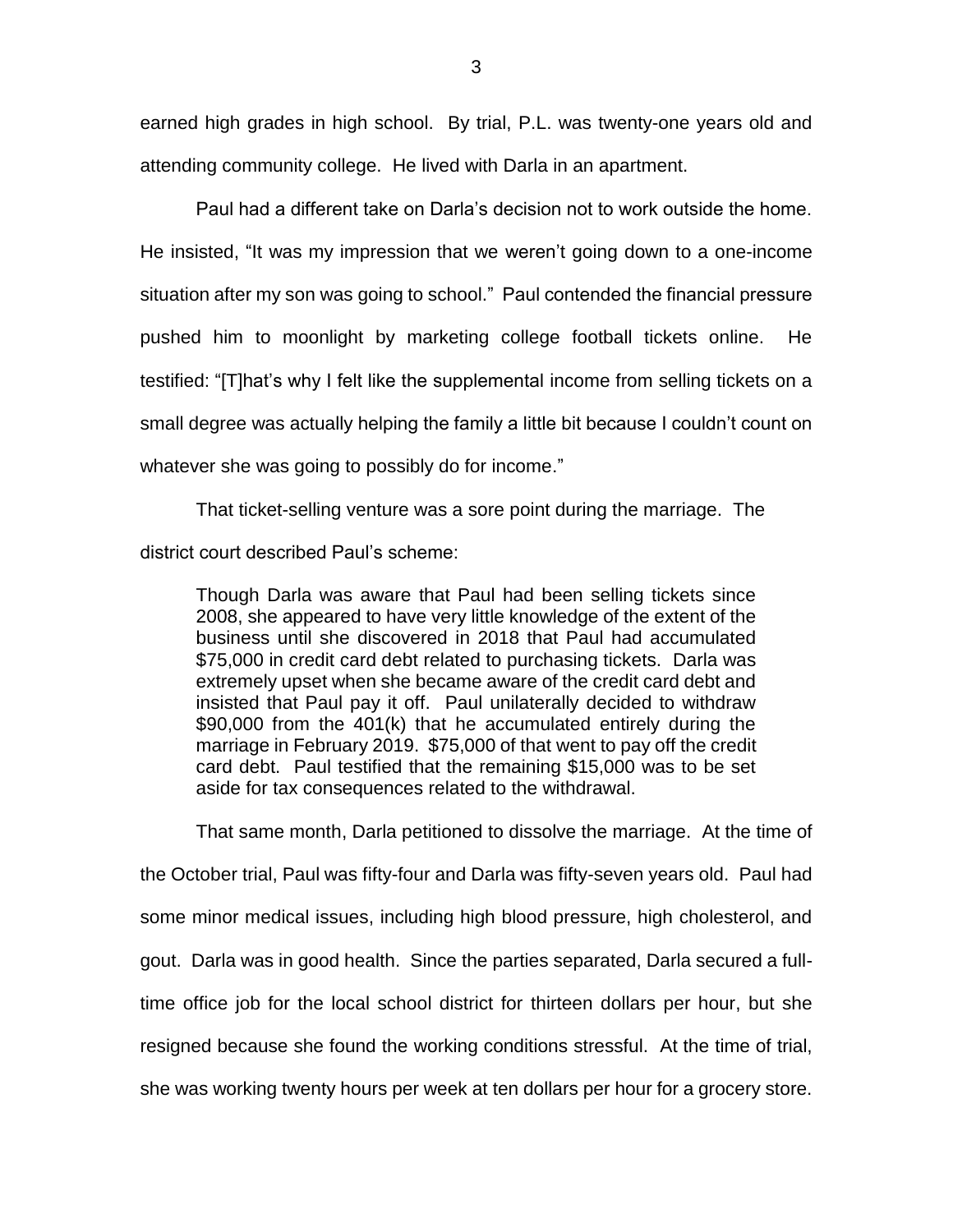In the decree dissolving the marriage, the district court set the stage for its

decisions on spousal support and property distribution:

Regardless of why or who did or did not agree to it, Darla was never employed on a full-time basis for over 21 years between 1998 and 2019. However, she did work several part-time jobs, maintained the family home, and was the primary caregiver for [P.L.], who has special needs. At trial, Paul seemed to minimize the value of Darla's non-financial contributions to the family.

The court also made these explicit credibility findings: "Paul's testimony concerning

his ticket sales business was evasive, and the court has difficulty finding it

completely truthful." And "the court finds [Darla's] testimony that she provided the

majority of the extraordinary care required for [P.L] and the maintenance of the

home more credible than Paul's testimony to the contrary."

On spousal support, the court determined:

Paul should pay to Darla as permanent traditional alimony the sum of \$1,000 per month until Paul begins receiving Social Security retirement benefits. At that time Paul's alimony will be reduced to \$750 per month until the death of either party or Darla's remarriage, whichever shall first occur, or until further order of the court.

On the division of property, the court awarded Paul the marital home. As

for the home, the court ordered:

Upon closing on either the mortgage refinance or the sale of the above described property, whichever shall first occur, Paul shall pay to Darla as her portion of the equity in the marital home 50% difference of \$109,260 minus the then existing balance of the U.S. Bank mortgage *and* minus \$12,700 which is awarded to Darla as her premarital property.

Pertinent to the issues on appeal, the court awarded Darla and Paul each

half of Paul's "Raymond James IRA accounts after subtracting his premarital

contribution of \$10,759." The court awarded Darla all of her "small IPERS

account." The court also held Paul solely responsible for "all penalties, taxes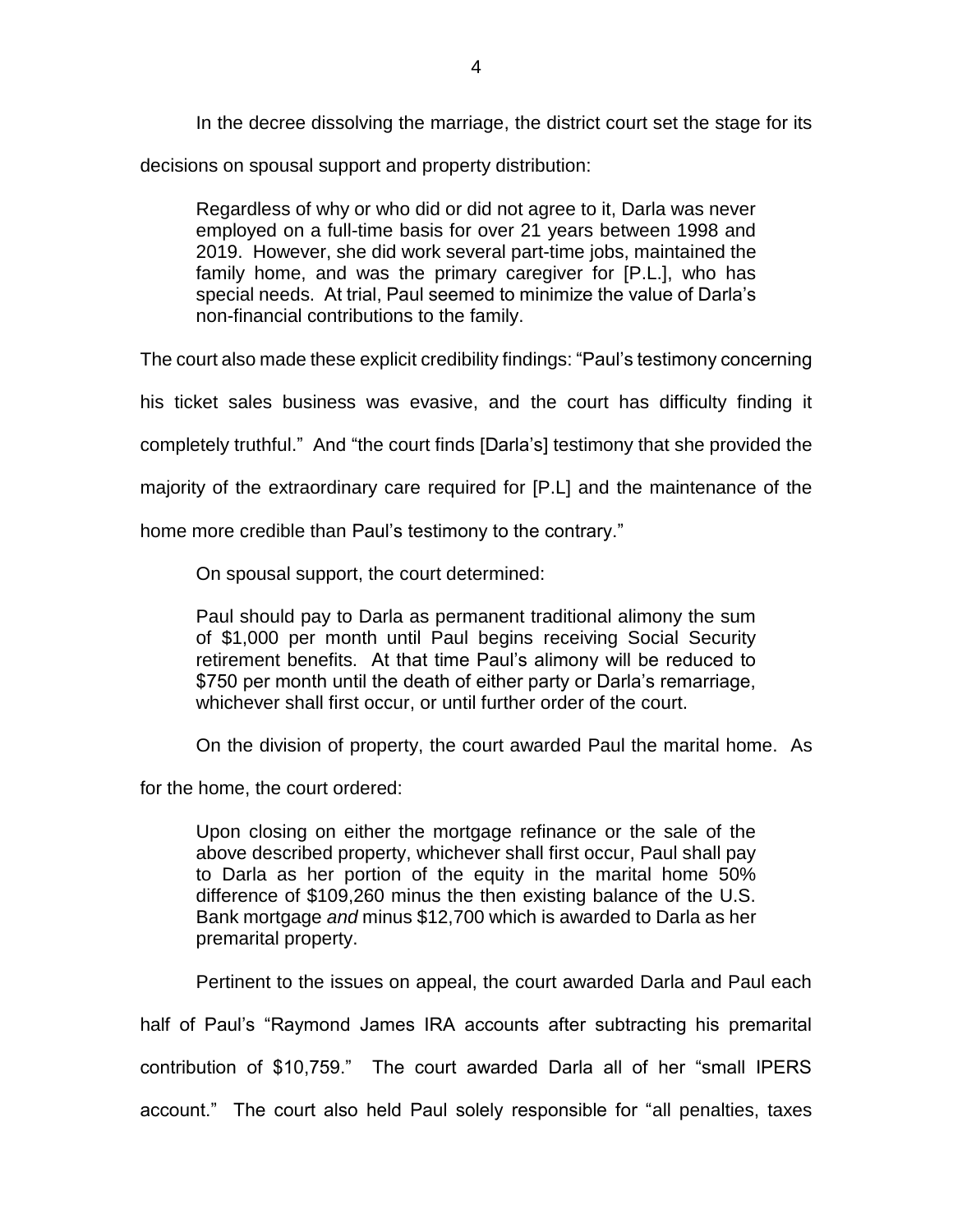and/or other fees associated with the early retirement withdrawal in the tax year 2019." Paul now appeals.

### **II. Scope and Standards of Review**

We review cases tried in equity de novo. Iowa R. App. P. 6.907. We accord weight to the district court's factual determinations, but they do not bind our resolution. *In re Marriage of Mann*, 943 N.W.2d 15, 18 (Iowa 2020). Within the legal framework of Iowa Code section 598.21A (2019), the award of spousal support is discretionary. *Id.* at 20. And we grant the district court "considerable latitude" in fashioning an award. *Id.* Plus, in reviewing the spousal support award, "we recognize that the district court has had an opportunity to evaluate the testimony of witnesses. *Id.* As for the property distribution, we look for a division that achieves equity between the parties, which is not always the same as exact parity. *See In re Marriage of Hansen*, 886 N.W.2d 868, 871 (Iowa Ct. App. 2016).

### **III. Analysis**

#### **A. Spousal Support**

Citing their long marriage and her two decades away from full-time employment, Darla sought \$1500 per month in traditional spousal support. Paul testified he should not have to pay any support. The district court ordered Paul to pay \$1000 per month and reasoned:

This alimony award takes into consideration the realistic earning capacities of each of the parties, the 24 year length of the marriage, the unlikelihood that Darla will be able to independently achieve the marital standard of living without an award of alimony, Paul's ability to maintain his standard of living, and the division of property herein.

On appeal, Paul asserts (1) he lacks enough income to pay the ordered amount, and (2) Darla does not need the support. We disagree on both counts.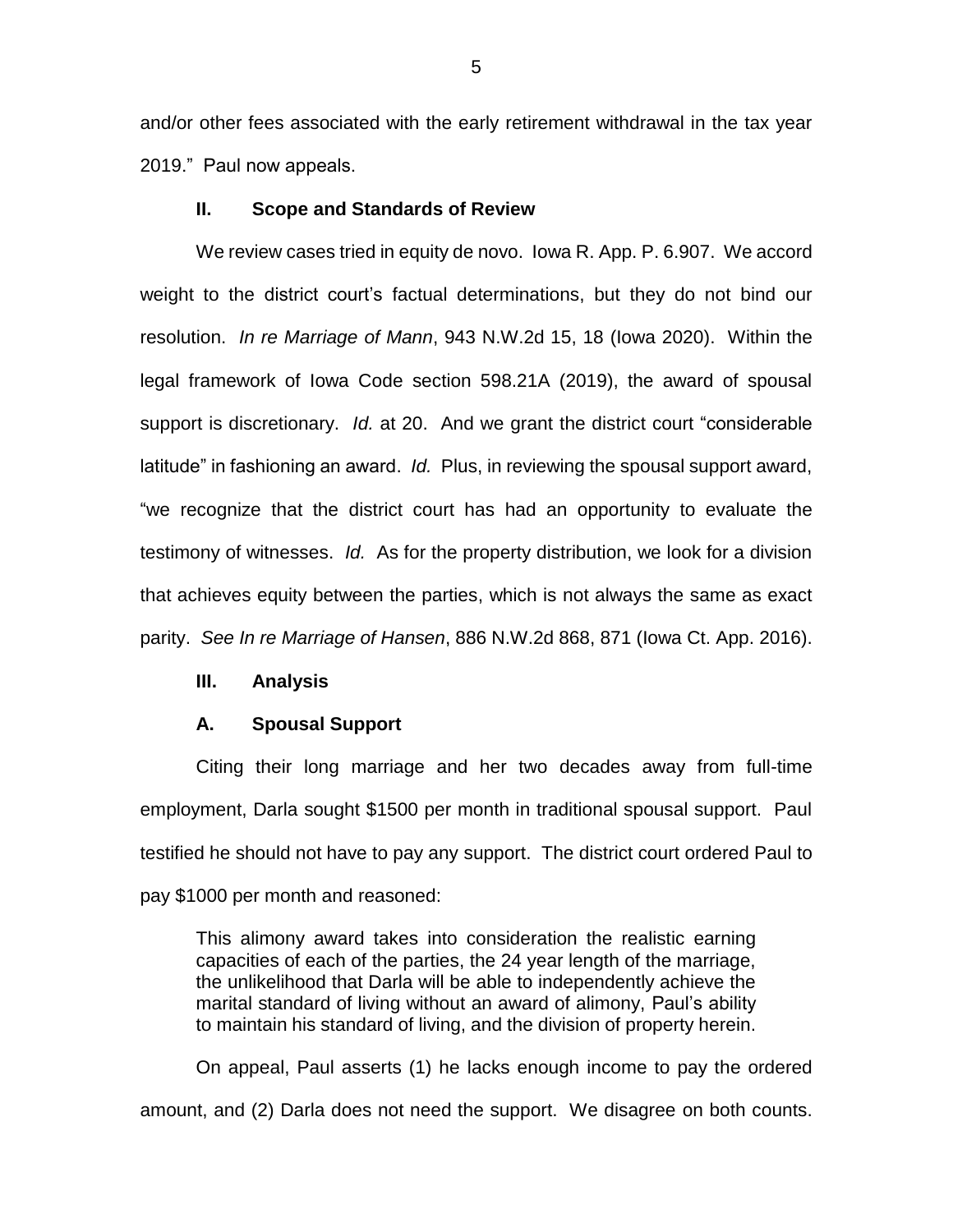Like the district court, we find these circumstances warrant traditional spousal support.

Our analysis focuses on the relevant factors in section 598.21A.<sup>3</sup> Without question, the Lorenz's marriage crossed the "durational threshold" meriting "serious consideration for traditional spousal support." *See In re Marriage of Gust*, 858 N.W.2d 402, 410–11 (Iowa 2015) (setting twenty years as tipping point). Despite Paul's current laments about Darla's decision to stay at home, their marriage followed the traditional "life pattern" of one spouse as the primary wage earner, and the other spouse focusing on child rearing and domestic tasks. That demarcation left Darla with an economic disadvantage in the workplace. *See id.* at 410. The district court thoroughly examined the parties' expenses and earning

 $\overline{a}$ 

<sup>3</sup> These factors include:

a. The length of the marriage.

b. The age and physical and emotional health of the parties.

c. The distribution of property made pursuant to section 598.21.

d. The educational level of each party at the time of marriage and at the time the action is commenced.

e. The earning capacity of the party seeking maintenance, including educational background, training, employment skills, work experience, length of absence from the job market, responsibilities for children under either an award of custody or physical care, and the time and expense necessary to acquire sufficient education or training to enable the party to find appropriate employment.

f. The feasibility of the party seeking maintenance becoming selfsupporting at a standard of living reasonably comparable to that enjoyed during the marriage, and the length of time necessary to achieve this goal.

g. The tax consequences to each party.

<sup>....</sup> j. Other factors the court may determine to be relevant in an individual case.

Iowa Code § 598.21A(1).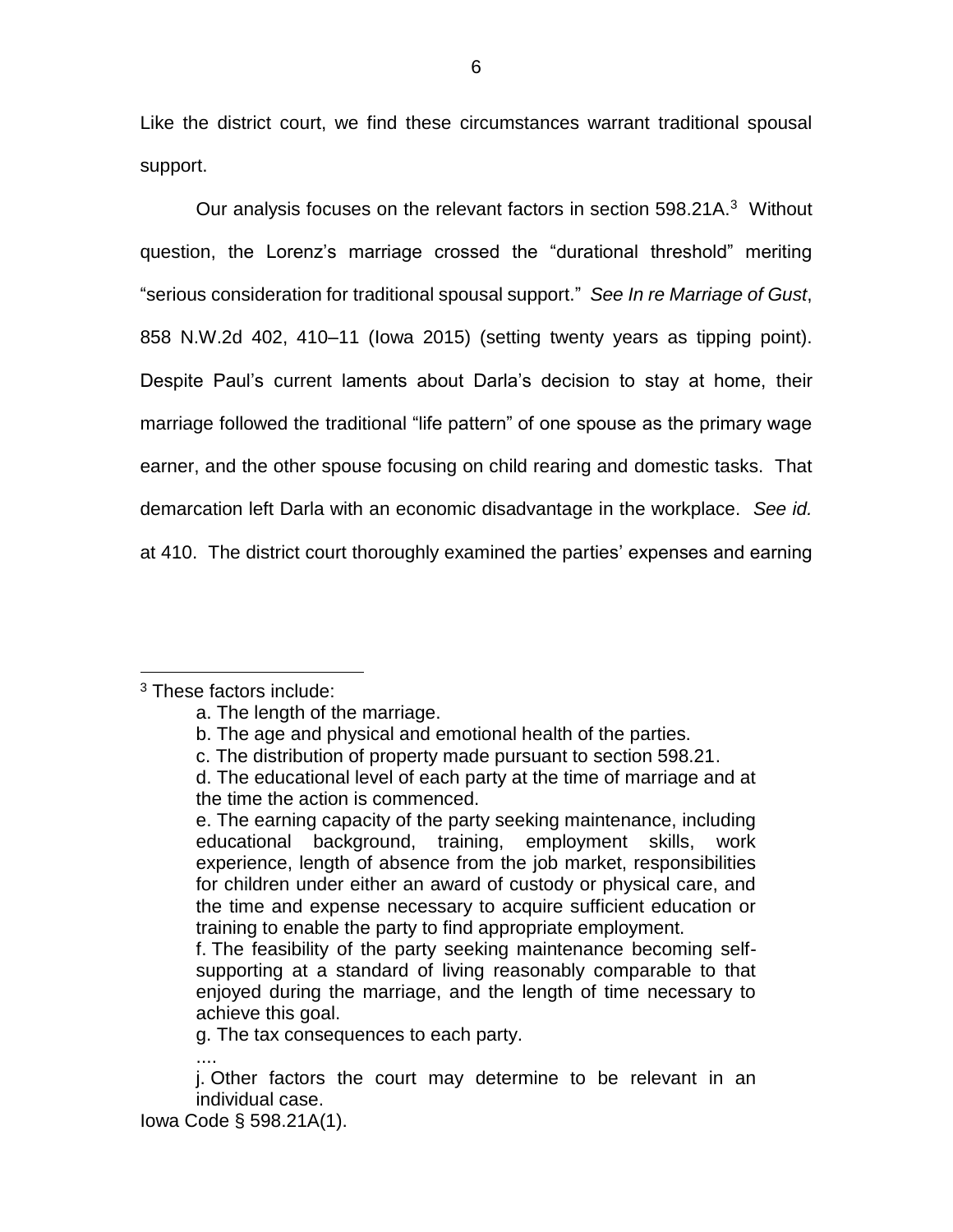capacities. From that examination, the court determined Darla would be unable to support herself at the same standard of living enjoyed during the marriage.

While the parties did not lead a "lavish lifestyle," they did take "some big trips," according to Darla's testimony. And they owned a comfortable three-bedroom, two-story house. Darla testified she did not plan to stay in her small apartment and would need support to afford a bigger place, as well as a more reliable vehicle. The district court expected that Darla could earn about \$15,080 per year at full-time, minimum wage employment. By contrast, Paul was earning more than \$65,000. Given this disparity, the award of spousal support was equitable.<sup>4</sup> *See Mann*, 943 N.W.2d at 21 (citing *Gust*, 858 N.W.2d at 411–12 for the proposition that "marked disparity of income is a relevant factor in considering the question of an award of alimony").

# **B. Property Division**

 $\overline{a}$ 

Paul raises four complaints about the property division. First, he contends the district court should not have set aside \$12,700 to Darla as a premarital asset used as a down payment on the marital home. Second, he argues the court should have set aside \$102,746.72 of his retirement account as premarital property. Third, Paul asserts he is entitled to a portion of Darla's IPERS account. And fourth, Paul contests the order that he pay all taxes and penalties from the early withdrawal of his IRA. We will address each argument in turn.

7

<sup>4</sup> In his reply brief, Paul cites *Mann*, arguing, "In light of the federal tax law changes, the award in this case is in error." We do not consider arguments raised for the first time in a reply brief. *See Young v. Gregg*, 480 N.W.2d 75, 78 (Iowa 1992). Although the Supreme Court did not decide *Mann* until May 2020, the tax argument was available to Paul when he filed his opening brief.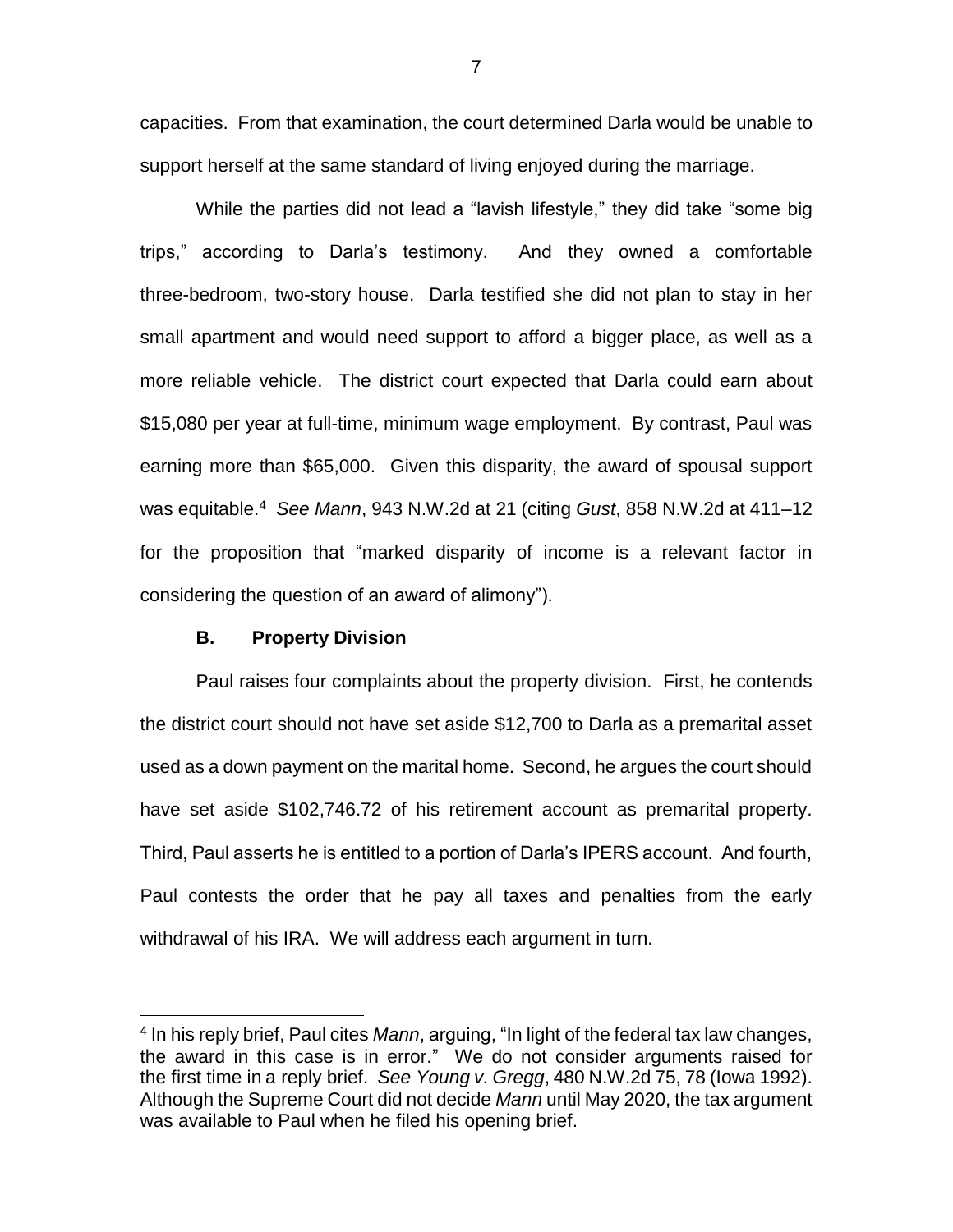Paul's first two complaints invoke the question of premarital property. Courts must consider the property parties brought into the marriage when equitably dividing the marital estate. Iowa Code § 598.21(5)(b). "[T]his factor may justify a full credit, but does not require it." *In re Marriage of Miller*, 552 N.W.2d 460, 465 (Iowa Ct. App. 1996) (noting premarital asset's impact on overall distribution will vary depending on circumstances).

### **1. Down Payment on Marital Home as Premarital Asset**

Darla testified that the \$12,700 down payment for the couple's home originated from the sale of her previous home. Paul recalled the down payment was a gift to both of them from Darla's parents. But he also acknowledged it was possible that the proceeds from the sale of Darla's house rolled over into their purchase of the marital home. The district court credited Darla's testimony and set aside the \$12,700 down payment as a premarital asset.

On appeal, Paul highlights the ambiguity and attacks Darla's testimony as uncorroborated. But we defer to the district court's credibility finding that Darla was competent to testify to the transaction at issue. *See In re Marriage of Hansen*, 733 N.W.2d 683, 703 (Iowa 2007). We thus decline to modify this aspect of the decree.

### **2. Retirement Savings as Premarital Asset**

Paul next contends the court should have set aside \$102,746.72 in his Raymond James retirement account as his separate property. The district court explained the disputed asset:

At the time of trial, Paul's Raymond James retirement account had a value of \$425,616.52, consisting of commingled marital and premarital funds. Paul pooled an older 401k he had from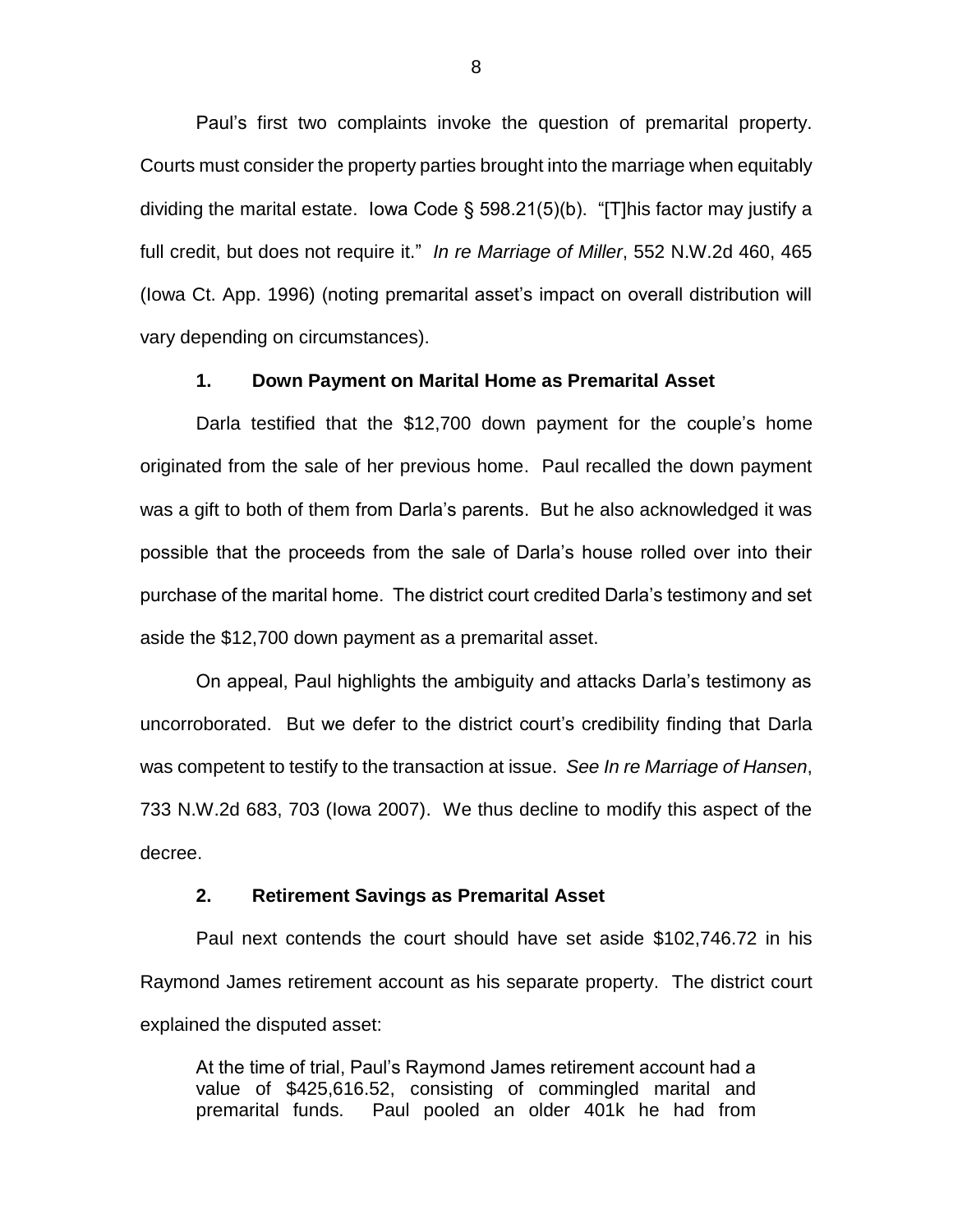employment prior to his marriage into his current Raymond James account in August 2018. [Financial advisor] Greg Driskell testified that the value of the funds when they were moved to Raymond James in January 1995 was \$10,759.00. When the funds were combined in 2018, Paul's premarital 401(k) was valued at \$102,746.72

In its conclusions of law, the court set aside the original \$10,759 investment for Paul but divided the remainder between the parties. The court justified splitting the appreciation of the retirement funds because "both parties contributed to the marriage in a variety of ways." *See In re Marriage of Fennelly*, 737 N.W.2d 97, 104 (Iowa 2007) (discouraging elevation of financial matters over other contributions to the marriage).

On appeal, Paul contests the division because Darla offered no evidence to show how she contributed toward the appreciation of the retirement funds. But, as the district court noted, Darla provided "extraordinary care" for P.L. during the marriage. And the court underscored Paul's "unilateral decision to pay his ticket business debt with his 401(k) that accumulated during the marriage."

Contrary to Paul's contentions, the decree achieved an equitable distribution of the premarital and marital assets. Darla made important contributions to the marriage, which Paul fails to fully appreciate as they part ways. We thus decline to modify the distribution of the funds in this retirement account.

### **3. Darla's IPERS account**

Paul also challenges the district court's treatment of Darla's IPERS account. A trial exhibit showed her contributions to that account were \$7731.20. She contributed to that retirement account while working part-time for a public health agency during the marriage. The court awarded Darla the entire value of the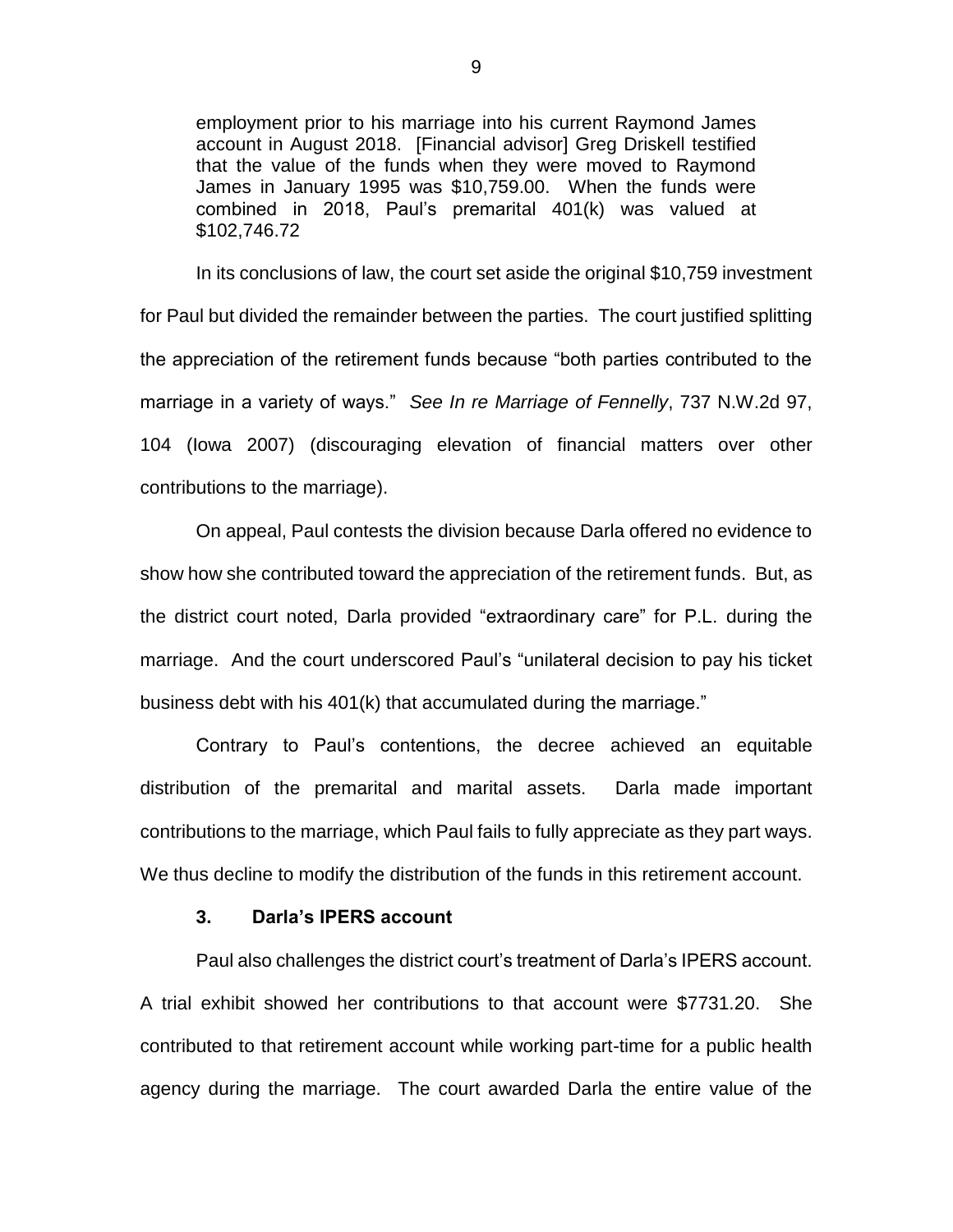account. Paul insists the court should have divided Darla's IPERS account "per the *Benson* formula." *See In re Marriage of Benson*, 545 N.W.2d 252, 255 (Iowa 1996).

Paul is correct that the IPERS account, as a pension, is subject to division as marital property. *See id.* But the fact that a pension is "includable in the total assets subject to award or division" does not mean that the court cannot award the entire account to one party in equitably dividing all the assets. See *In re Marriage of Branstetter*, 508 N.W.2d 638, 640 (Iowa 1993). Paul disputes the equity of this award in isolation. But we must evaluate the fairness of the property division as a whole, not piecemeal. With no argument that it was inequitable to assign the IPERS account to Darla in the entire distribution scheme, we refuse to modify the award.

### **4. Taxes and Penalties from Early Withdrawal**

Paul's final claim involves his ticket-sale enterprise. The district court assigned "100% of any and all penalties, taxes and/or other fees associated with the early retirement withdrawal in the tax year 2019" to Paul. The court explained that assignment was "in consideration of the award of 100% of the PCSB savings accounts, 100% of Walmart stock shares, 100% of the StubHub and PayPal accounts (the value of which were undisclosed), and 100% of the credit card points and rewards to Paul (also the value of which were undisclosed)."

On appeal, Paul asserts that Darla "pressured" him to pay down \$75,000 in joint credit card debt, so he withdrew \$90,000 from his IRA. Because Darla did not object to eliminating the debt, he contends she should share in the penalties and taxes incurred in the withdrawal.